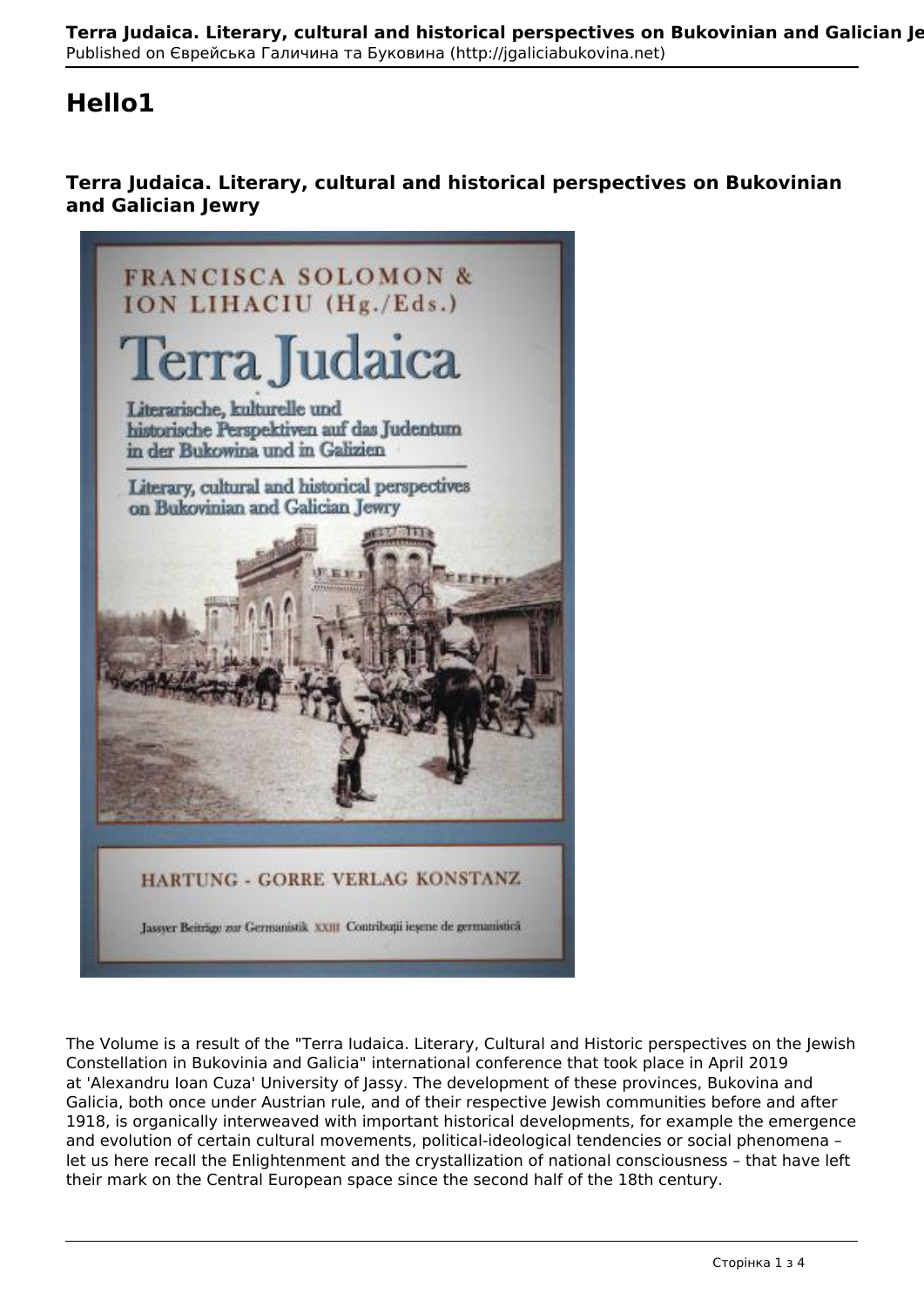## **Contents**

**DIE HERAUSGEBER Einleitung THE EDITORS Introduction**

**I.**

**MOSHE IDEL (Jerusalem) Hasidism in Bukovina and its Reverberations: From Marginality to Prominence**

**ALEXANDRU-FLORIN PLATON (Jassy) Body Stigma and Anti-Semitism. Re-Reading Sander L. Gilman CAROL IANCU (Montpellier)Founding Myths and Antisemitic Manifestations in Galicia**

**and Bukovina (from the 16th century to 1914)**

**II. Sprache, Geschichte, Kultur / Language, history, culture**

**MIHAI-ȘTEFAN CEAUȘU (Jassy) Socio-Economic Integration and Political Participation of the Jews from Bukovina**

**MYKOLA KUSCHNIR (Czernowitz) "Das Jerusalem am Pruth" Jüdisches Leben in Czernowitz unter den Habsburgern (1775-1914)**

**DAVID RECHTER (Oxford) The Education of Leon Kellner: A Galician Jew Between East and West**

**ÁGOTA NAGY (Großwardein) Faszinosum' Czernowitzerisch'. Zur deutsch-jiddischen Kontaktvarietät im Czernowitz der Zwischenkriegszeit**

**IOANA ROSTOŞ (Suczawa) Czernowitzer Morgenblatt. Sprachrohr der Bukowiner Juden und so viel mehr als das**

**IULIA PETRIN (Jassy) ,,Ein Leitstern für die jüdische Jugend". Zur kulturellen Bedeutung des Czernowitzer Vereins ,,Morgenrojt"**

**DANIEL HRENCIUC (Radautz) Some Considerations on the Mosaic Community of Rădăuţi (1918-1940)**

**III. Interferenzen und Kulturtransfers / Interferences and Cultural Transfers**

**LUCIAN-ZEEV HERȘCOVICI (Jerusalem) From Galicia and Bukovina to Romania: The Influence of the Galician and Bukovinian Haskalah on the Jews of Romania in the 5th – 8th Decades of the 19th Century**

## **ION LIHACIU (Jassy)**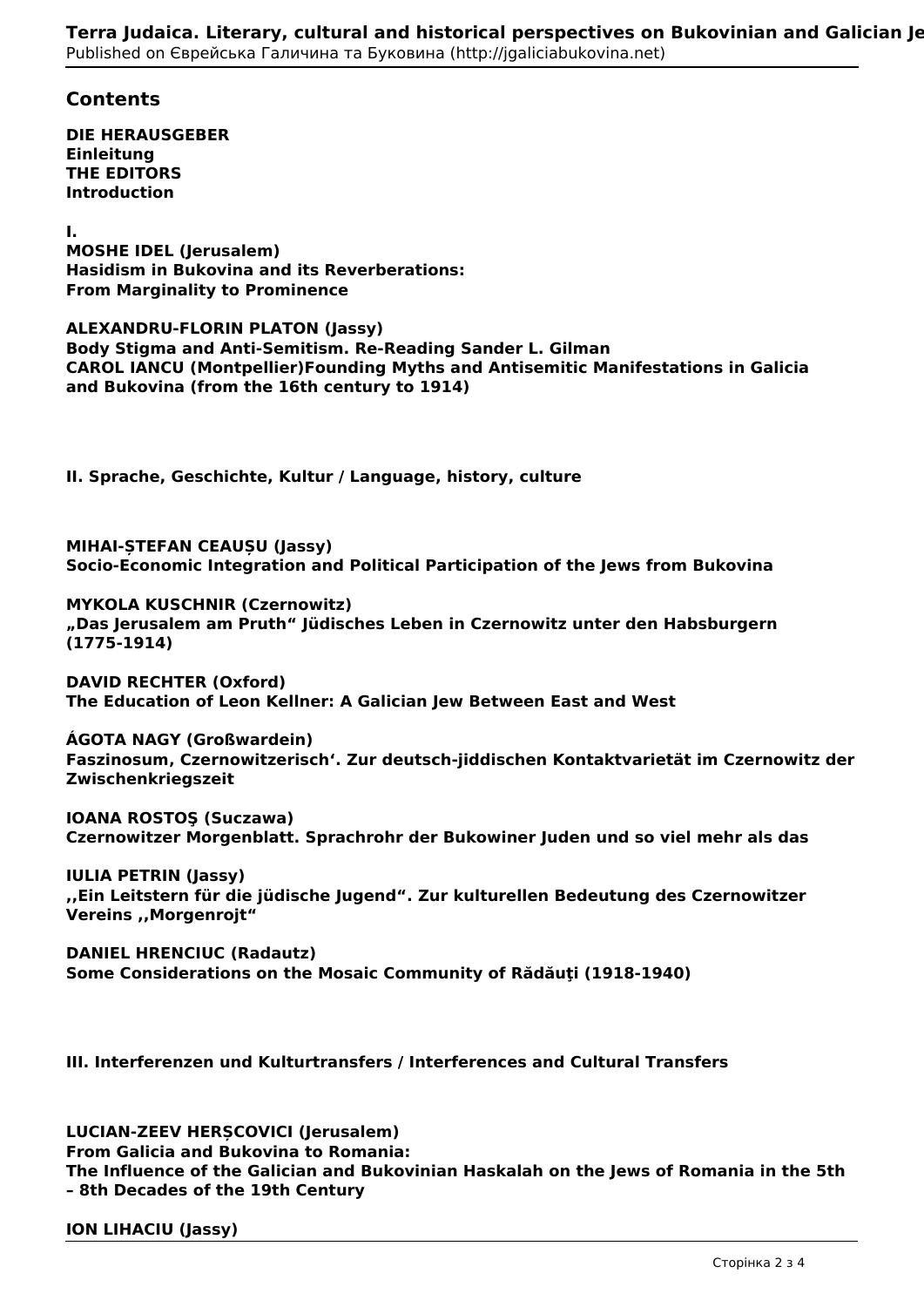**The Beginnings of the Yiddish Press in Romania. On the "Gazeta Română-Evreiască"**

**AUGUSTA COSTIUC RADOSAV (Klausenburg) Cross-Cultural Routes: Galician Intellectuals and Their Ideas as Reflected in the Nineteenth Century Yiddish Press of Romania**

**CAMELIA CRĂCIUN (Bucharest) The Contribution of the Galician Intellectuals to the Emergence of the Romanian-Language Jewish Literature**

**NORA CHELARU (Jassy) Dusza Czara-Rosenkranz – Kriegsjahre (1939-1944)**

**IV. Literatur, Publizistik/ Literature, Press**

**ALOIS WOLDAN (Wien) Galizische Juden im Werk von Juliusz Turczyński**

**LARISSA CYBENKO (Wien) Die Zerstörung der jüdischen Welt Galiziens im Blutrausch des Ersten Weltkrieges**

**ANDRÁS F. BALOGH (Klausenburg) Die Grenzen der deutsch-jüdischen Literatur aus der Bukowina. Eine limnologische Annäherung zu den Texten und zu den Mythen**

**CRISTINA SPINEI (Jassy) Orchestrating Childhood and Darkness: On The Book of Paradise by Itzik Manger**

**ANA MARIA PĂLIMARIU (Jassy) Itzik Mangers Jiddischland. Jüdisch/Jiddisch als Sprachmanifest**

**FRANCISCA SOLOMON (Jassy) Humor und Satire als Lebenshilfe in trüben Zeiten. Jiddischsprachige humoristisch-satirische Periodika in der Bukowina Anfang der 1930er Jahre**

**V. Gedächtnis und Erinnerung / Memory and Remembering**

**FELICIA WALDMAN (Bucharest) History Carved in Stone: The Jewish Cemeteries of Southern Bukovina**

**ANCA TUDORANCEA (CIUCIU) (Bucharest) Holocaust Orphans. Destinies of Southern Bukovina**

**IONUŢ-IUSTIN IRIMIEA (Jassy) Das Bild des Schtetls in Edgar Hilsenraths Werk**

**JOSEPH W. MOSER (West Chester - Pennsylvania) TV-Dokumentationen und Zeitzeugen: Die Czernowitz-Filme Volker Koepps**